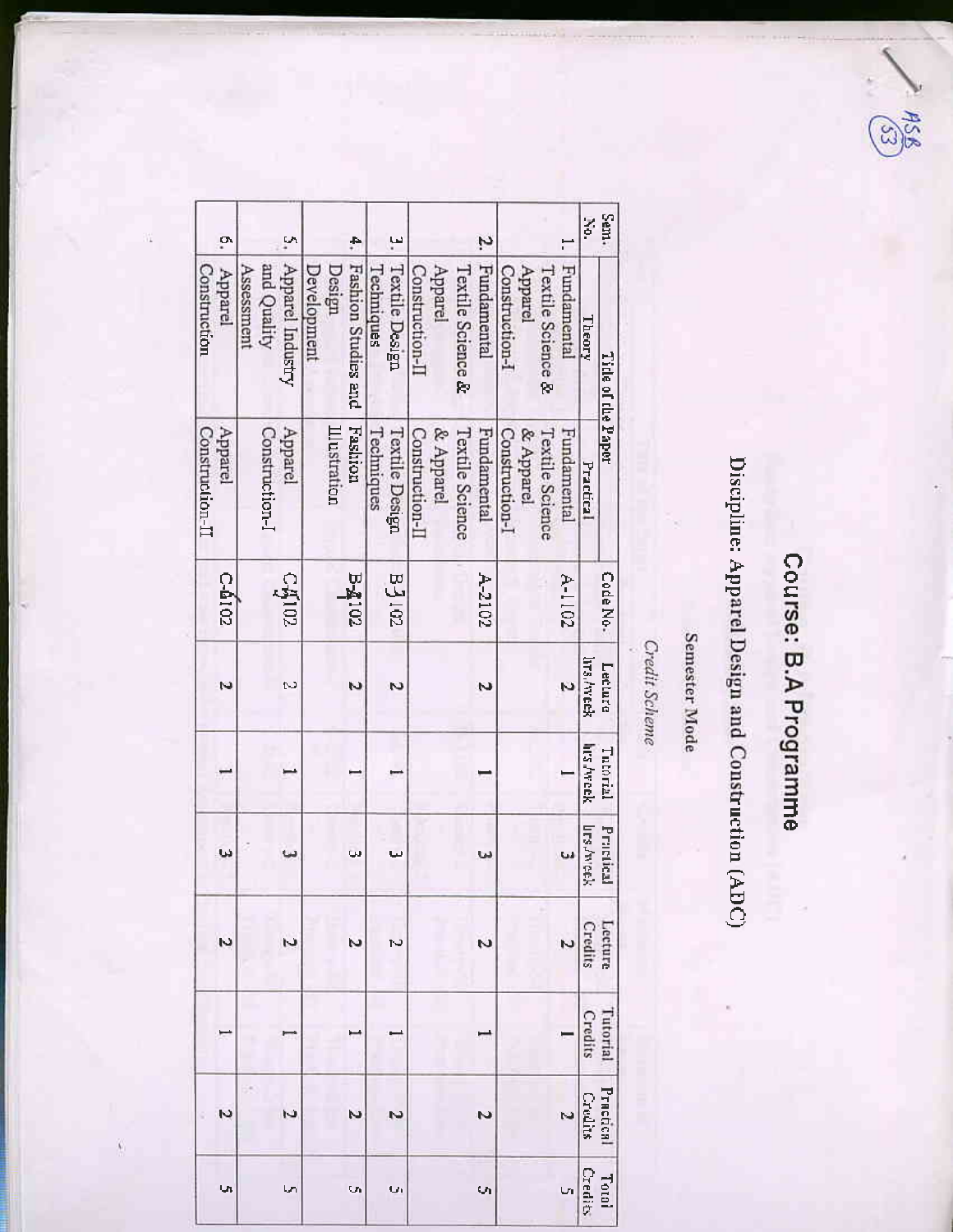As per University Guidelines, 25% of the marks are reserved for Internal Assessment in Practical Examination

|             | b.                               |             |                    | 'n,                    |             |                    | 4.                   |             |                 |                       |                 |                 |                   | Ņ                   |                |                    | 7                   | Xq.       | Sem                |
|-------------|----------------------------------|-------------|--------------------|------------------------|-------------|--------------------|----------------------|-------------|-----------------|-----------------------|-----------------|-----------------|-------------------|---------------------|----------------|--------------------|---------------------|-----------|--------------------|
|             | Apparel Construction             |             | Quality Assessment | Apparel Industry and   |             | Design Development | Fashion Studies and  |             | Techniques      | Textile Design        | Construction-II |                 | Science & Apparel | Fundamental Textile | Construction-1 | Science & Apparel- | Fundamental Textile | Theory    |                    |
|             | Apparel Construction-II          |             |                    | Apparel Construction-I |             |                    | Fashion Illustration |             | Techniques      | <b>Textile Design</b> | Construction-II |                 | Science & Apparel | Fundamental Textile | Construction-I | Science & Apparel  | Fundamental Textile | Practical | Fitle of the Paper |
|             | C-b102                           |             |                    | $C$ -LI $02$           |             |                    | 2017年                |             |                 | 29162                 |                 |                 |                   | A-2102              |                |                    | A-1102              | No.       | Cade               |
| Practical-2 | Theory-2                         | Practical-2 |                    | Theory-2               | Practical-2 |                    | Theory-2             | Practical-2 |                 | Theory-2              | Practical-2     |                 |                   | Theory-2            | Practical-2    |                    | Theory-2            |           | <b>Credits</b>     |
|             | Theory-50<br>Practical-50        |             | Practical-50       | Theory-50              |             | Practical -50      | Theory-50            |             | Practical -50   | Theory-50             |                 | Practical-50    |                   | Theory-50           |                | Practical -50      | Theory-50           | Marks     | Maximum            |
|             | Practical-3 hrs<br>Theory-2 lirs |             | Practical-3 hrs    | Theory-2 hrs           |             | Practical-3 hrs    | Theory-2 hrs         |             | Practical-3 hrs | Theory-2 hrs          |                 | Practical-3 hrs |                   | Theory-2 hrs        |                | Practical-3 hrs    | Theory-2 hrs        | txam      | Duration of        |

## Discipline: Apparel Design and Construction (ADC) Course: B.A Programme

Scheme of Examination

Semester Mode

i‡.

ζJ,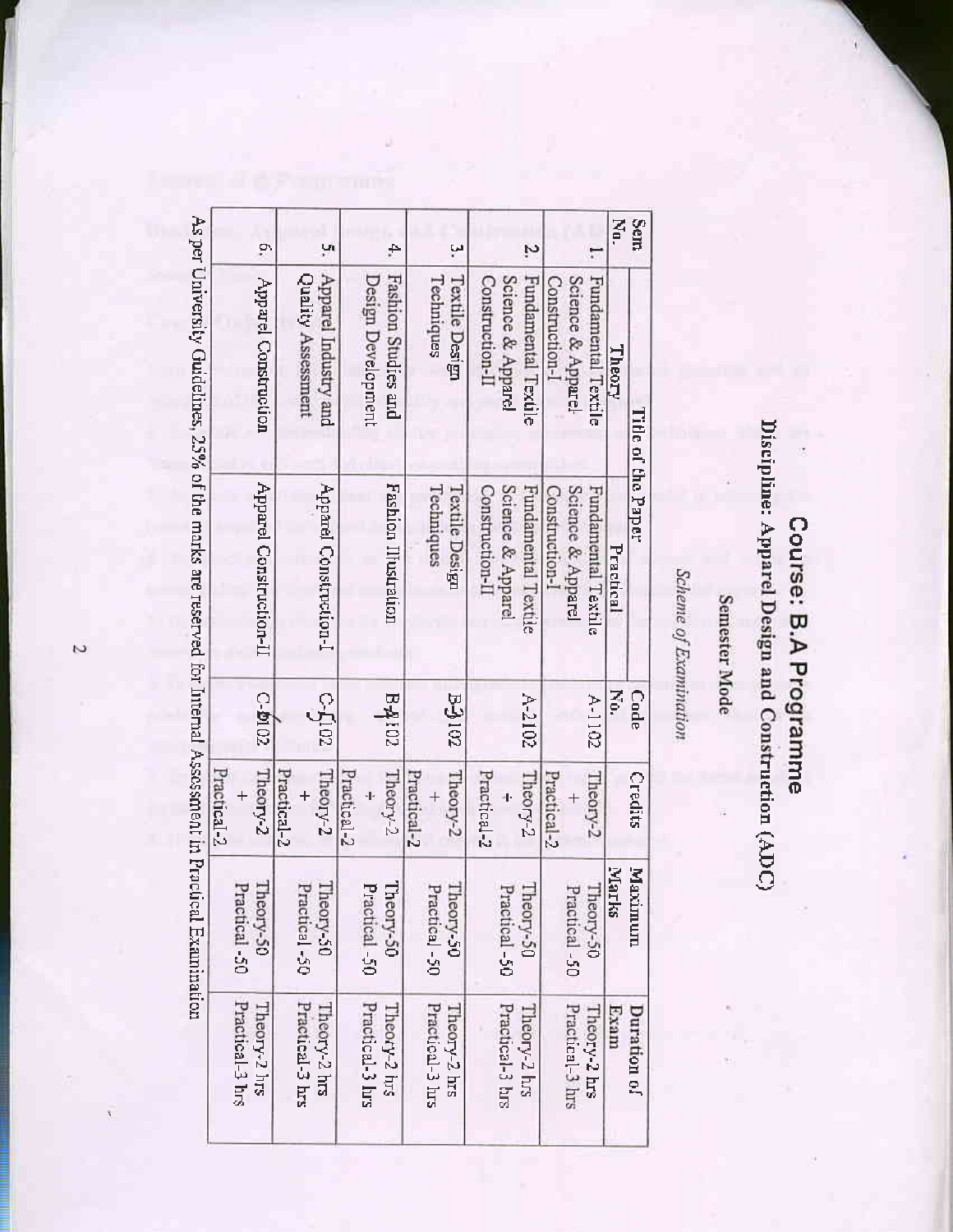### **Course: B.A Programme**

### Discipline: Apparel Design and Construction (ADC)

### Semester Mode

### **Course Objectives:**

1 To develop an appreciation for well designed and constructed garments and an awareness of the components of quality and performance of apparel.

2. To create an understanding of the principles, processes, and techniques which are fundamental to efficient and effective clothing construction.

3. To create awareness about the parameters and specifications useful in selecting the materials required for apparel construction as well as their sources.

4. To develop proficiency in the design and construction of apparel and create an understanding the consumer preferences and the requirements of markets for apparel.

5. To inculcate appreciation for creativity and innovativeness in fashion design and create awareness about designing methods.

6. To create awareness about efficient management of resources required to commercially producing and marketing apparel and making informed consumer choices in entrepreneurial ventures.

7. To create understanding of the apparel industry and trade as well the latest trends in garment construction technologies and quality requirements.

8. To prepare students for professional careers in the garment industry.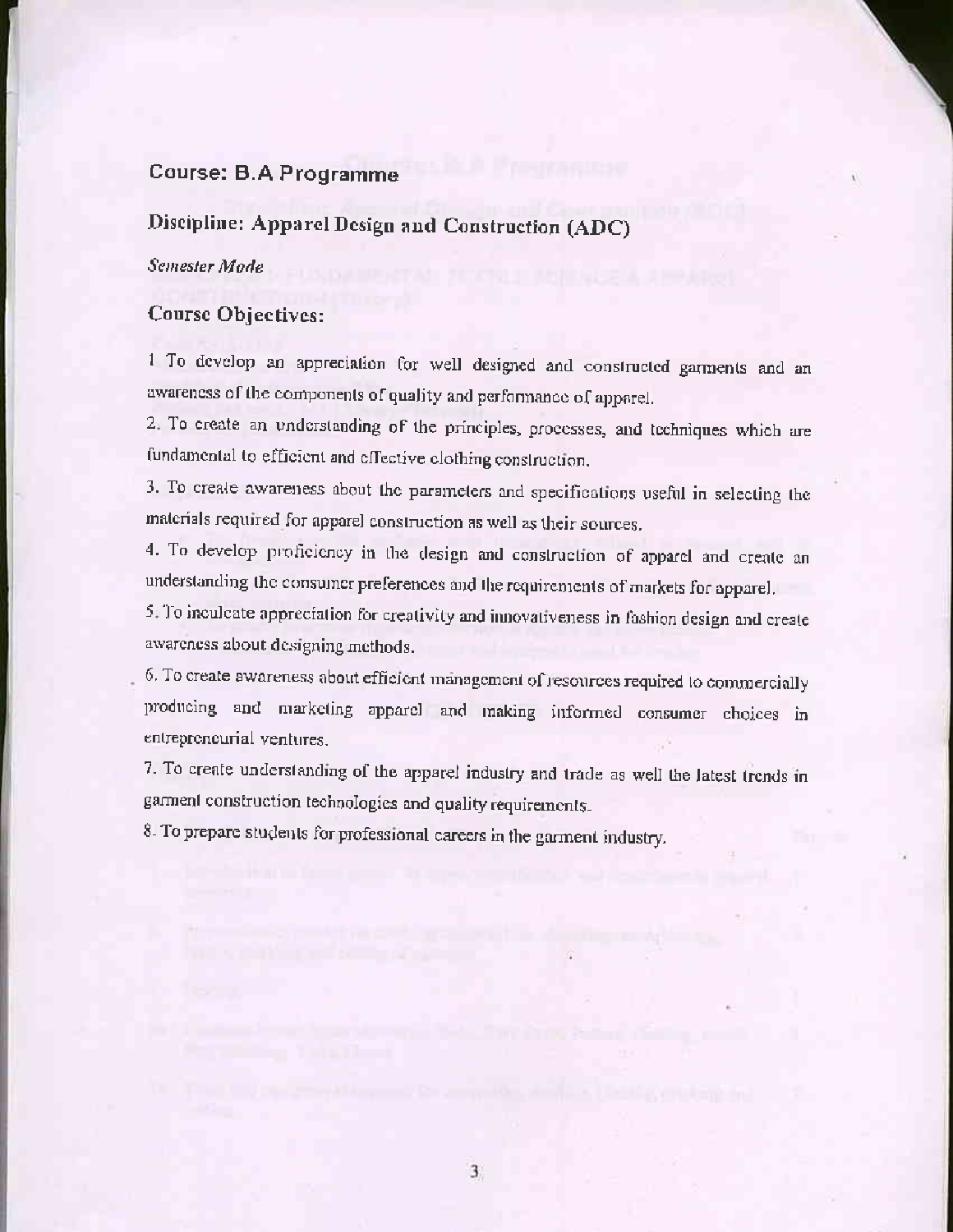### **Course: B.A Programme**

### Discipline: Apparel Design and Construction (ADC)

### SEMESTER I- FUNDAMENTAL TEXTILE SCIENCE & APPAREL **CONSTRUCTION-I (Theory)**

Code No: A-1102 Maximum Marks:50 Duration of examination:2 hrs. Periods per week: 2+1 (Theory+Tutorial) Periods in semester:25

### Objectives:

- To familiarize the students with terminology related to apparel and its . construction.
- · To impart knowledge about textile fibres in terms of their origin and performance characteristics.
- · To create awareness regarding selection of apparel and home textiles.
- To acquaint the students with tools and equipment used for sewing.

### **CONTENTS**

### UNIT-I:

|                | Introduction to Apparel Construction                                                                                  | Periods |
|----------------|-----------------------------------------------------------------------------------------------------------------------|---------|
|                | Introduction to fabric grain - its types, identification and importance in apparel<br>construction                    |         |
| $\overline{2}$ | Preparation of fabrics for clothing construction-shrinking, straightening,<br>layout, marking and cutting of patterns |         |
| 3              | Sewing:                                                                                                               |         |
| 3a             | Common terms: Seam allowance, Ease, Dart, Draft, Pattern, Grading, Notch,<br>Stay stitching, Yoke, Gusset             |         |
| 3Ь             | Tools and equipments required for measuring, drafting, pinning, marking and<br>cutting.                               |         |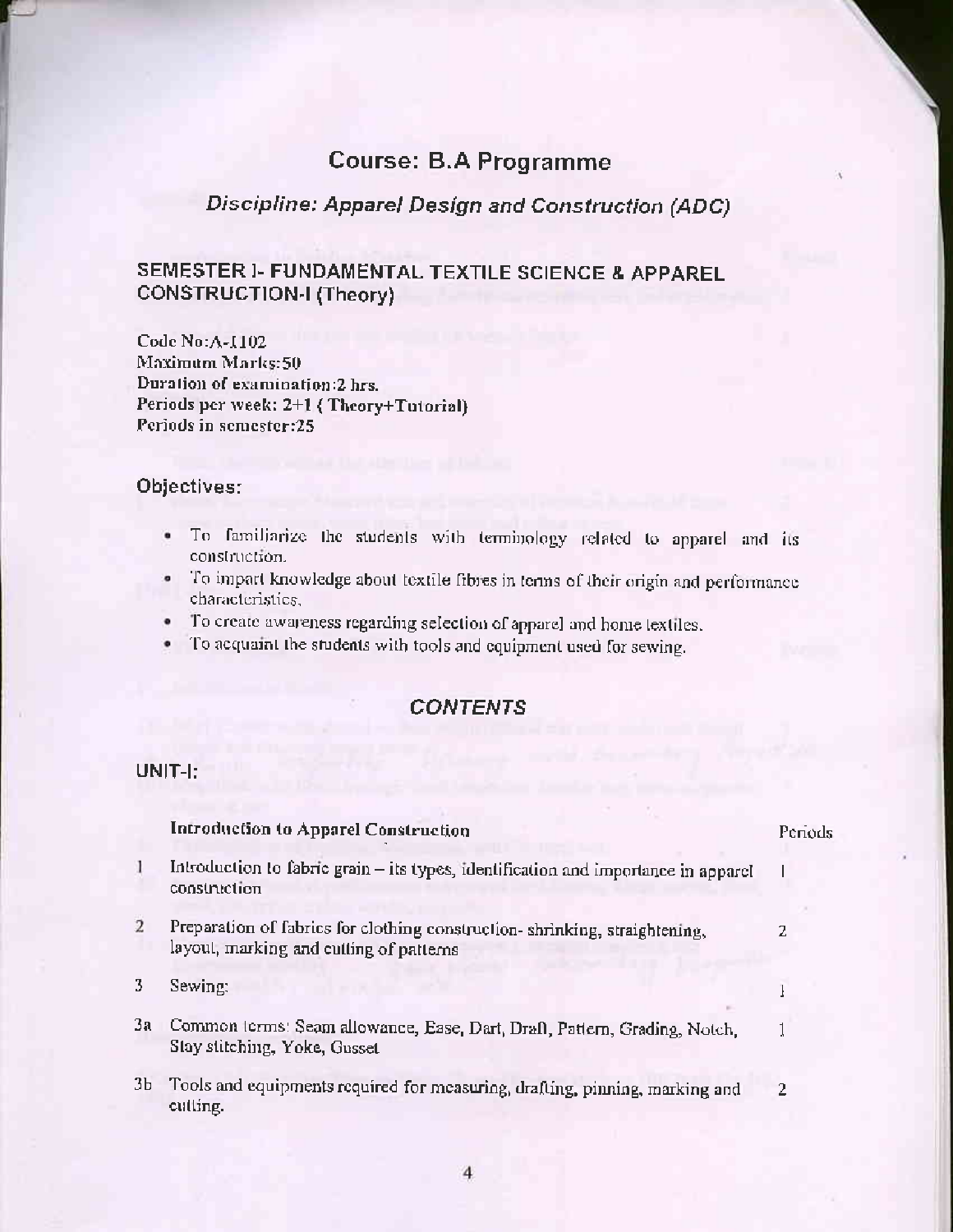### UNIT-II:

### **Introduction to Sewing Machine** Periods Sewing machine: its parts, working defects and remedies, care and maintenance 2 Use of different threads and needles for various fabrics  $\overline{1}$

### UNIT-III:

t

2

1

 $\mathbf{I}$ 

ï.

| Dasic construct attions for selection of labrics                                                                                           | Periods |
|--------------------------------------------------------------------------------------------------------------------------------------------|---------|
| Home furnishings: Standard size and selection of common household linen.<br>towel, cushion cover, table linen, bed sheet and pillow covers |         |

Periods

1

### UNIT-IV:

### **Textile Science**

Introduction to fibers:

- la Fiber-classifications based on their origin (natural and man-made) and length (staple and filament) brand name. Drimary and technology Properties ¥
- 1b Identification of fibers through visual inspection, burning test, microscopic test, 3 chemical test.
- Demonstration of Burning, Microscopic and Chemical test, 1c.
- 1d Properties related to performance and care of the following fibers: cotton, linen, 3 wool, silk, rayon, nylon, acrylic, polyester
- Demonstration of tests such as crease recovery, abrasion resistance and  $1e$ properties dimensional stability - from more.<br>strangth, draspe etc secondary

### **Recommended Readings:**

1. Corbman, P.B., Textiles-Fibre to Fabric, Gregg Division/McGraw Hill Book Co., US, 1985.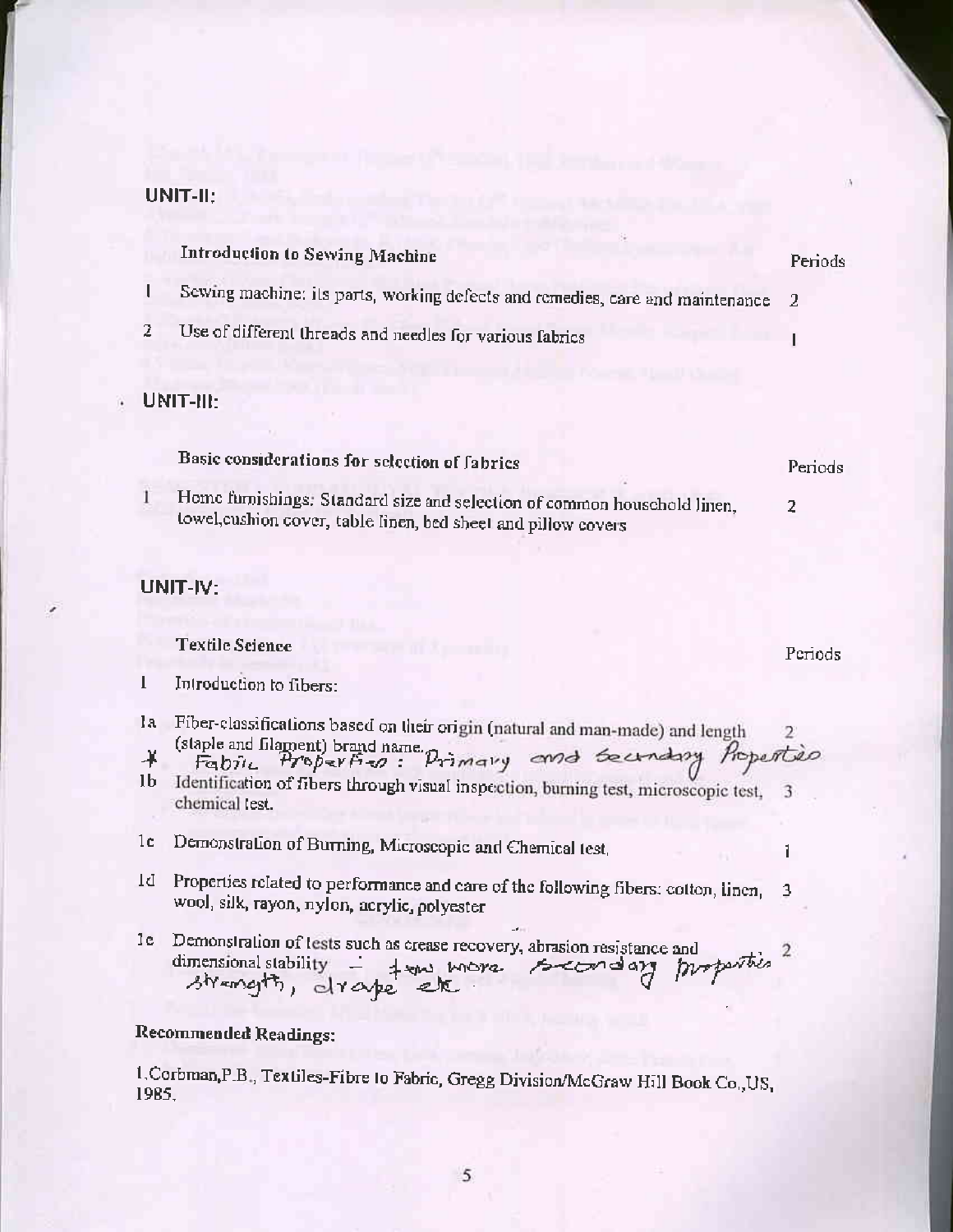2.Joseph M.L., Essentials of Textiles (5<sup>th</sup> Edition), Holt, Rinehart and Winston Inc., Florida, 1988.

3. Tortora, G, Phyllis, Understanding Textiles (2<sup>nd</sup> Edition), McMillan Co., USA, 1987. 4.Pizzuto, J., Fabric Science (5<sup>th</sup> Edition), Fairchild Publications.

5. Doongaji, S and Deshpande, R., basic Processes and Clothing Construction, Raj Publications, New Delhi, 1988.

6. Verma, Gayatri, Cutting and Stitching Pratical, Asian Publishers, Darya Gang, New Delhi, 2007.(Hindi Book)

7. Shorie, G.P., Vastra Vigyan Ke Mool Sidhant, Vinod Pustak Mandir, Hospital Road, Agra, 2007. (Hindi Book)

8. Verma, Promila., Vastra Vigyan Avam Paridhan, Madhya Pradesh Hindi Granth Akademy, Bhopal, 2003. (Hindi Book)

### SEMESTER I- FUNDAMENTAL TEXTILE SCIENCE & APPAREL **CONSTRUCTION-I (Practical)**

**Code No:A-1102** Maximum Marks:50 Duration of examination:3 hrs. Practicals per week: 1 (1 practical of 3 periods) Practicals in semester:12

### Objectives:

- To familiarize the students with terminology related to apparel and its  $\bullet$ construction.
- To impart knowledge about textile fibres and fabrics in terms of their visual appearance and performance characteristics.

### **CONTENTS**

| Temporary- even, uneven, pin, machine and diagonal basting                                                  |  |
|-------------------------------------------------------------------------------------------------------------|--|
| Permanent-hemming, blind hemming, back stitch, running stitch                                               |  |
| Decorative-chain, herringbone, stem, running, lazy-daisy, satin, French knot,<br>bullion stitch, buttonhole |  |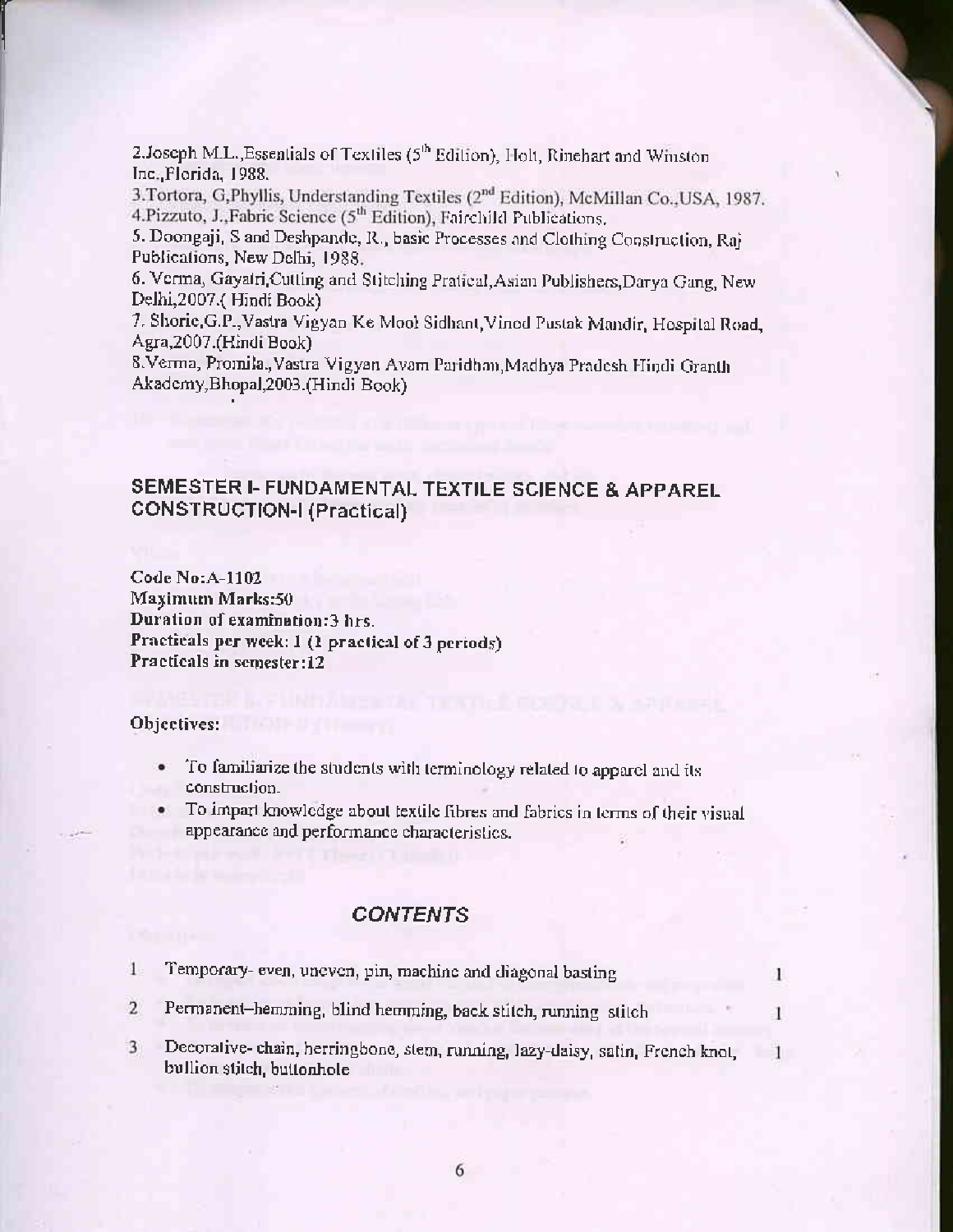| 4  | Plain seam and seam finishes                                                                                                              |                |
|----|-------------------------------------------------------------------------------------------------------------------------------------------|----------------|
| 5. | French, run-n-fell, lapped seam                                                                                                           | $\overline{2}$ |
| 6. | Fasteners: button, buttonholes, press buttons, hook-n-eye                                                                                 | -1             |
| 7  | Necklines and their finishing: bias binding, bias facing, shaped facing                                                                   | $\overline{2}$ |
| 8  | Construction of a flanged pillow cover                                                                                                    | 2              |
| 9. | Market survey of trimmings, fasteners, lining and interlinings available in<br>market.                                                    |                |
| 10 | Preparation of a portfolio with different types of fabric swatches of natural and<br>man made fibers listing the under mentioned details: |                |
|    | Statement of the unit price, characteristics, end use                                                                                     |                |
|    | Names and addresses of the sources of swatches                                                                                            |                |

Visits:

- Visit to a handloom unit
- Visit to a Textile-testing Lab

### SEMESTER II- FUNDAMENTAL TEXTILE SCIENCE & APPAREL **CONSTRUCTION-II (Theory)**

Code No: A-2102 Maximum Marks:50 Duration of examination:2 hrs. Periods per week: 2+1 (Theory+Tutorial) Periods in semester:25

- · To impart knowledge about yarns interms of their production and properties.
- To foster an understanding about various fabric construction techniques.
- To develop an understanding about various finishes used in the apparel industry.
- · To acquaint the students with the importance of taking correct body measurements and size charts.
- To introduce the concept of drafting and paper patterns.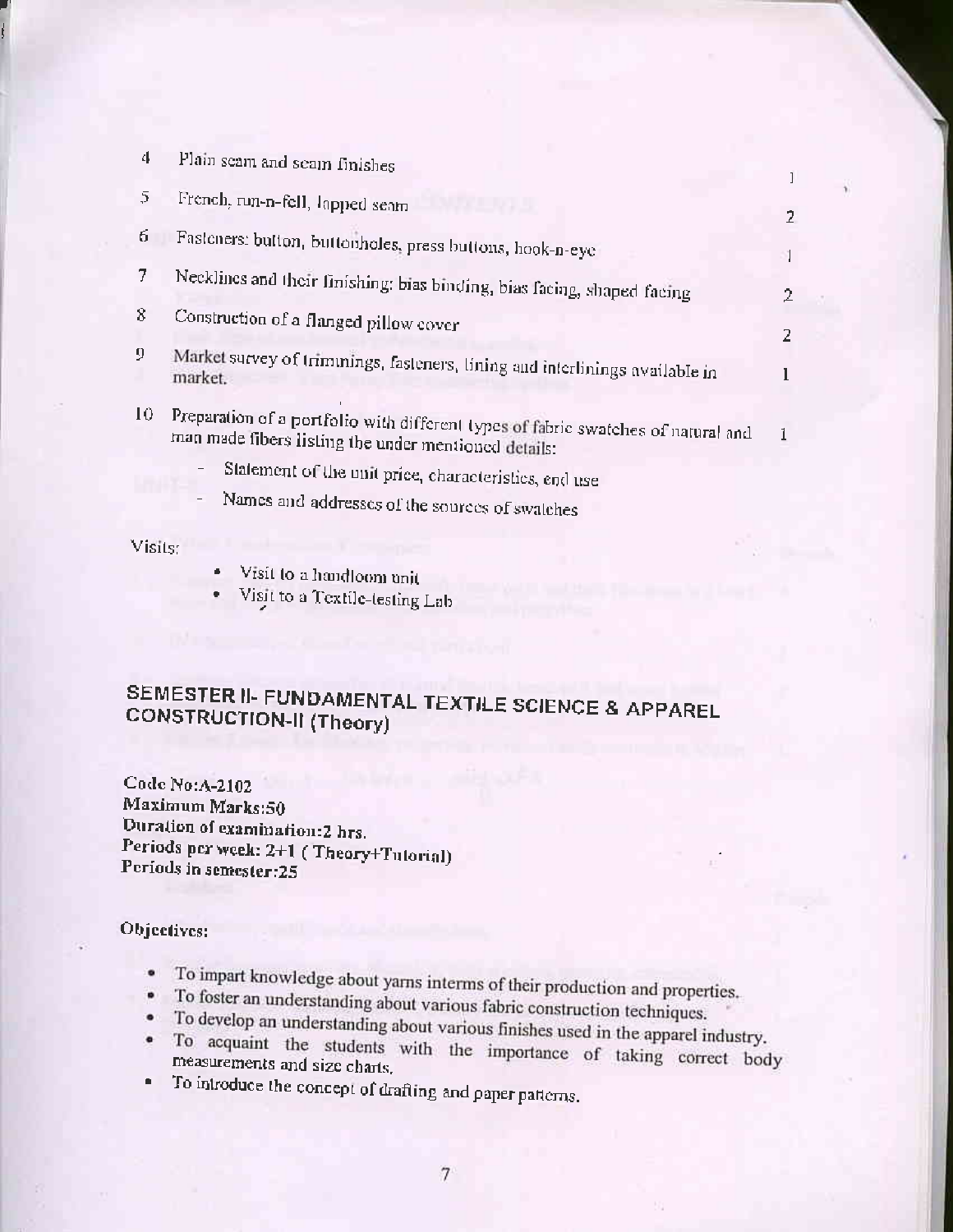### UNIT-I:

| Yarns:                                           | Periods |
|--------------------------------------------------|---------|
| Basic steps in mechanical and chemical spinning  |         |
| Yam Properties: Yam twist, Yam numbering systems |         |
| Types of yarn-simple and complex                 |         |

### UNIT-II

|                | <b>Fabric Construction Techniques:</b>                                                                                                           | Periods |
|----------------|--------------------------------------------------------------------------------------------------------------------------------------------------|---------|
| L              | Weaving: woven structure-warp, weft, basic parts and their functions in a loom, 4<br>basic and fancy weaves their identification and properties. |         |
| $\overline{2}$ | Demonstration of thread count and yarn count                                                                                                     |         |
| 3              | Knitting: General properties of knitted fabrics, basic weft and warp knitted<br>structures, wales, courses and identification                    | 2       |
| 4              | Blends: Reasons for Blending, properties, common blends available in Market<br>Varn and Fabric defects                                           | 1       |
|                | UNIT-III                                                                                                                                         |         |
|                | <b>Finishes:</b>                                                                                                                                 | Periods |
| I              | Introduction, significance and classification                                                                                                    |         |
| 2              | Regular finishes-scouring, bleaching, mercerization, tentering, calendaring                                                                      |         |

Special finishes- shrinkage control, flame retardant, water-repellant, moth proofing.  $\mathbf{3}$ 

 $\bf{l}$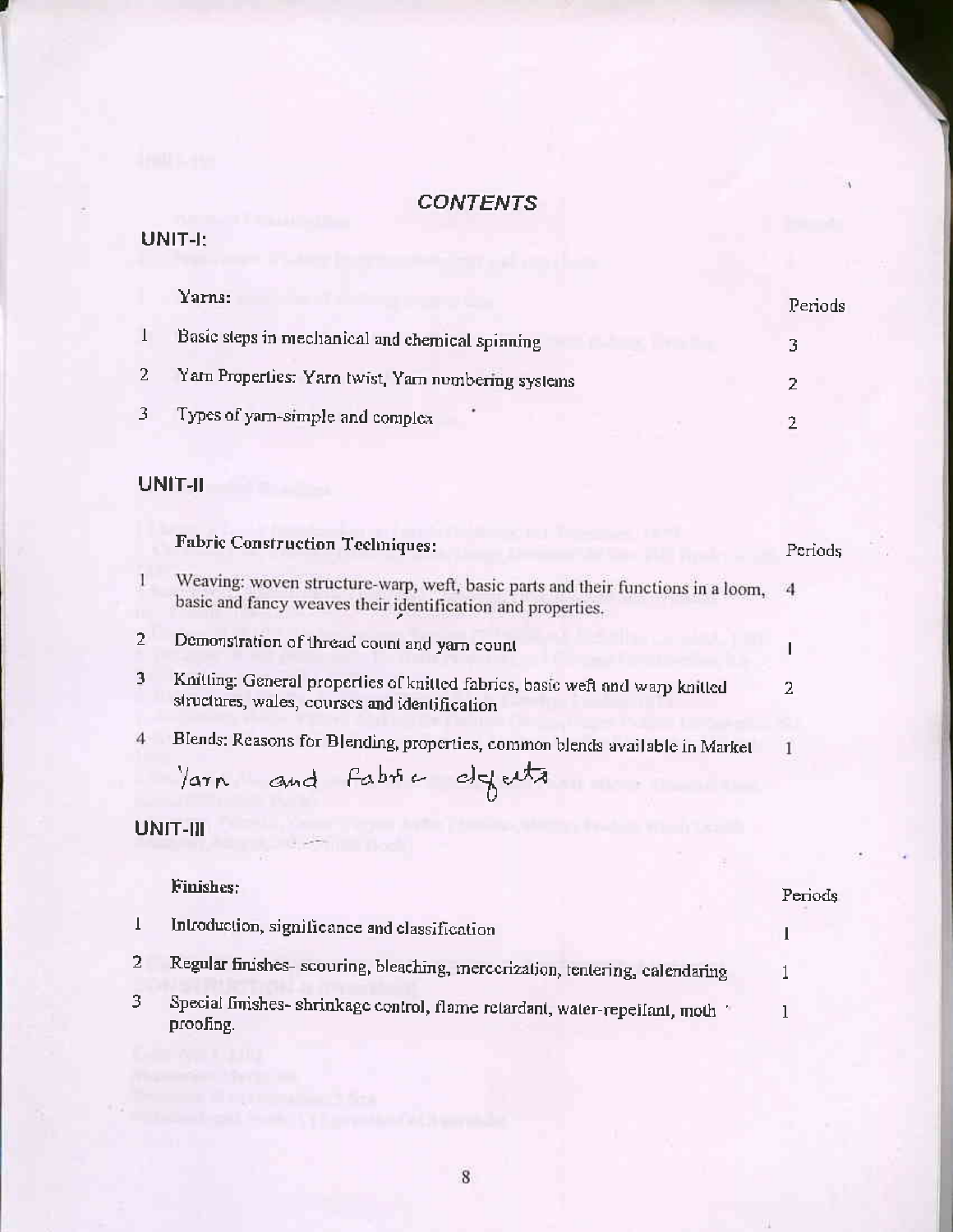### UNIT-IV:

|    | <b>Apparel Construction</b>                                            | Periods |
|----|------------------------------------------------------------------------|---------|
|    | Importance of taking body measurements and size charts.                |         |
|    | General principles of clothing construction:                           |         |
| 2a | Methods of pattern development: Drafting, Flat pattern making, Draping |         |

Kinds of paper pattern- blocks, commercial pattern  $2<sub>b</sub>$ 

2c Pattern information, marking symbols.

### **Recommended Readings:**

1. Marsh, J.T., An Introduction to Textile Finishing, B.I. Publishers, 1979 2. Corbman, P.B., Textiles-Fibre to Fabric, Gregg Division/McGraw Hill Book Co., US,

3.Joseph M.L. Essentials of Textiles (5<sup>th</sup> Edition), Holt, Rinehart and Winston Inc., Florida, 1988.

4. Tortora, G, Phyllis, Understanding Textiles (2<sup>nd</sup> Edition), McMillan Co., USA, 1987. 5. Doongaji, S and Deshpande, R., Basic Processes and Clothing Construction, Raj Publications, New Delhi, 1988.

6. Bains, S. and Hutton, J., Singer Sewing Book, Hamlyn, London, 1972

7. Armstrong, Helen., Pattern Making for Fashion Design, Harper Collins Publishers., 1997. 8. Kindersley, Dorling., The Complete Book of Sewing, Dorling Kindersley Limited,

9.Shorie, G.P., Vastra Vigyan Ke Mool Sidhant, Vinod Pustak Mandir, Hospital Road, Agra, 2007. (Hindi Book)

10. Verma, Promila., Vastra Vigyan Avam Paridhan, Madhya Pradesh Hindi Granth Akademy, Bhopal, 2003. (Hindi Book)

### SEMESTER II- FUNDAMENTAL TEXTILE SCIENCE & APPAREL **CONSTRUCTION-II (Practical)**

Code No: A-2102 Maximum Marks:50 Duration of examination:3 hrs. Practicals per week: 1 (1 practical of 3 periods)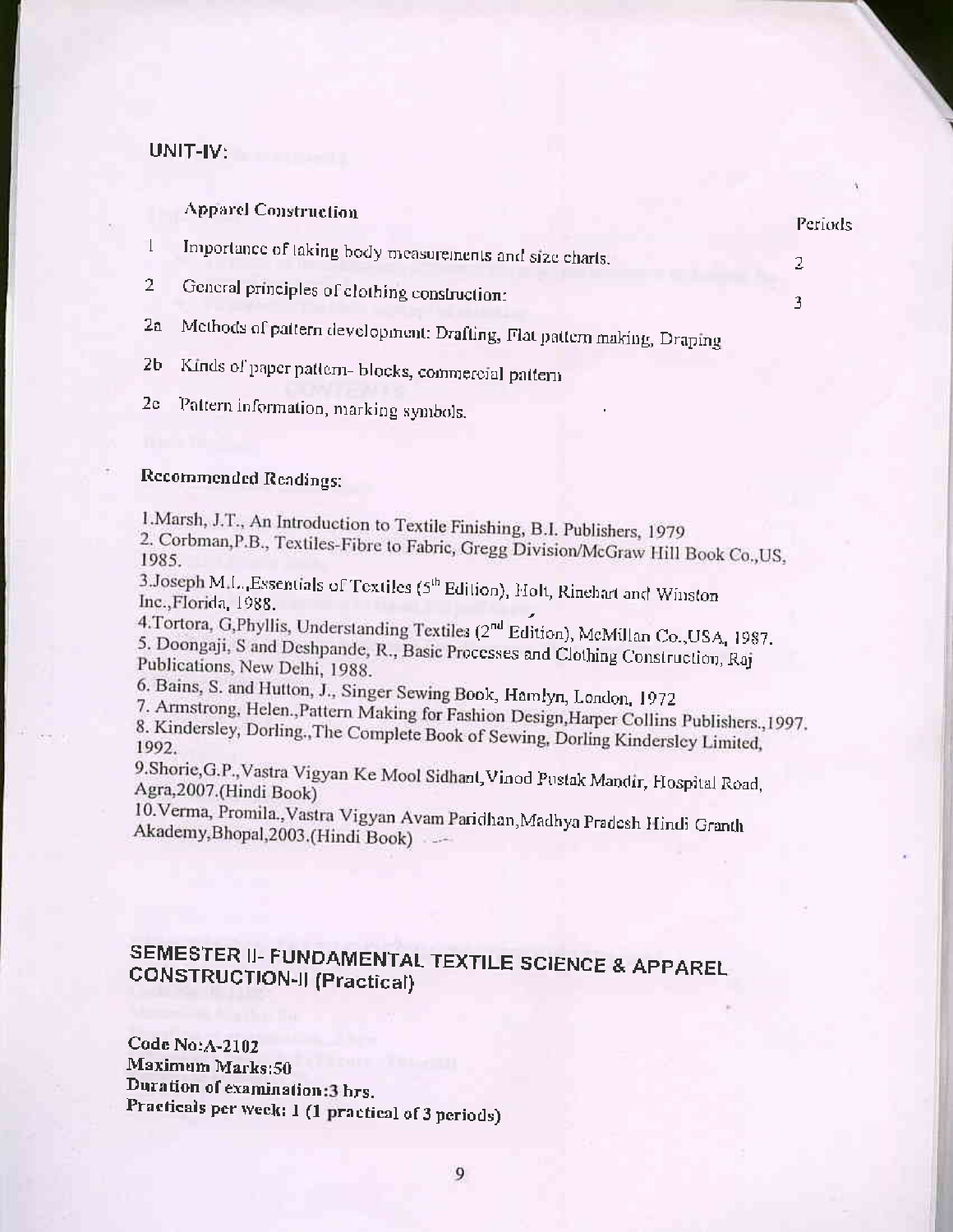### Practicals in semester:12

### Objectives:

- · To foster an understanding of basic drafts and their adaptation techniques for apparel construction.
- To introduce the basic concept of sketching. ۰

### **CONTENTS**

### **Basic Drafting:** Child's basic bodice block  $\mathbf{I}$ 1 Child's basic sleeve block  $\overline{2}$ 1 Adaptation of drafts: 3 Basic sleeve adaptation to flared and puff sleeve Ĩ. Drafting of collars on basic neck line-Peter pan, Shirt collar, Chinese band  $\overline{4}$ 2 Apparel Construction: 5 A-Line Frock 3 6 Petticoat 3 Basic Fashion Sketching: 7 Geometric croqui 1.

### SEMESTER III- TEXTILE DESIGN TECHNIQUES (Theory)

Code No: B-1102 Maximum Marks: 50 Duration of examination: 2 hrs. Periods per weck: 2+1 (Theory+Tutorial) Periods in semester: 25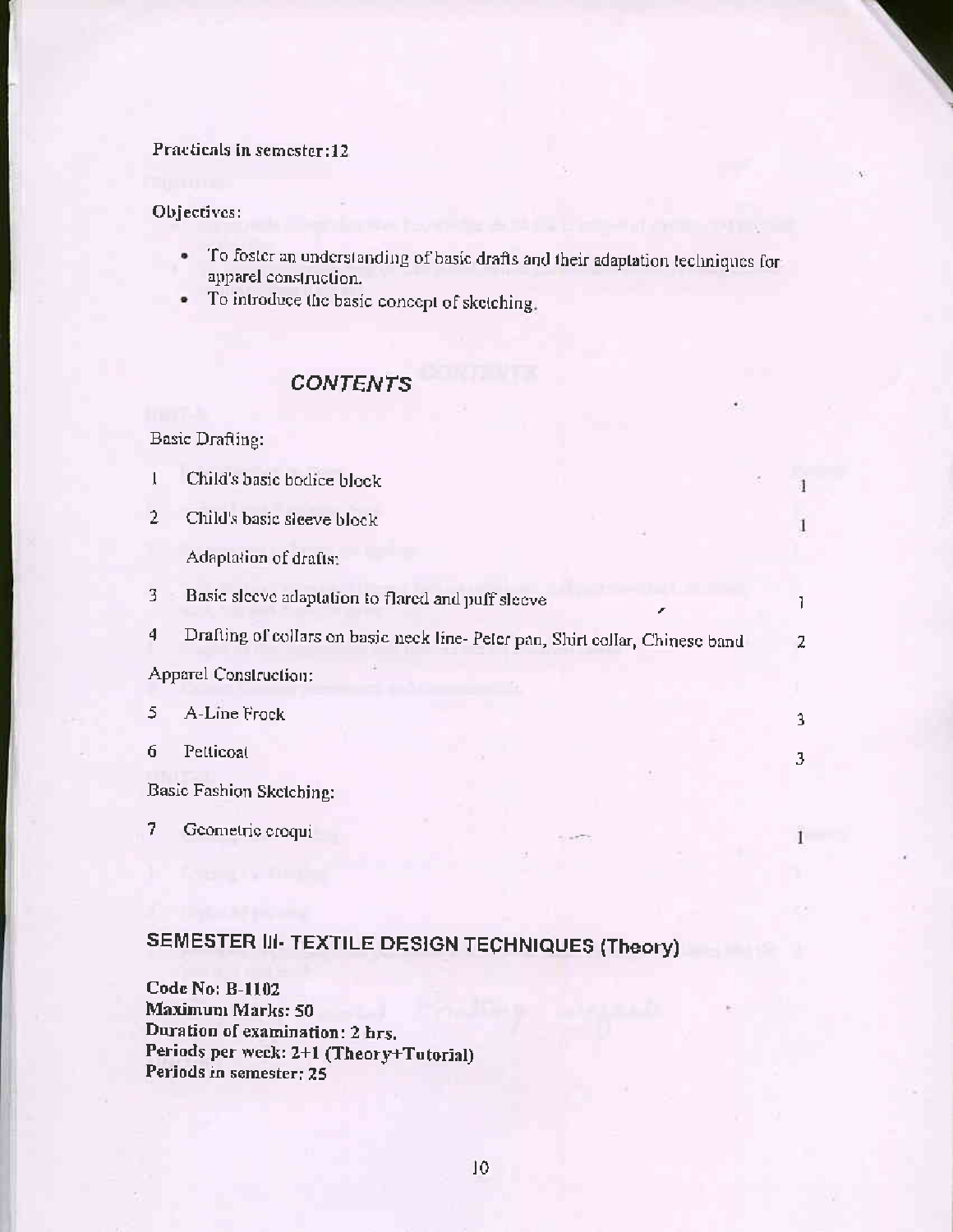### Objectives:

- To provide comprehensive knowledge about the concepts of dyeing and printing ٠ of textiles.
- To foster understanding of traditional Indian embroideries-motifs used, colour  $\bullet$ combinations used etc.

### **CONTENTS**

### UNIT-I:

|              | Introduction to Dyes                                                                                             | Periods |
|--------------|------------------------------------------------------------------------------------------------------------------|---------|
| $\mathbf{I}$ | Natural and Synthetic dyes                                                                                       |         |
| 2            | Preparation of fabric for dyeing                                                                                 |         |
| 3            | Suitability of dyes on different fabrics cellulosic and protein-direct, reactive,<br>acid, val and disperse dyes |         |
| 4            | Stages of dye application and their effect on finished fabric                                                    |         |
|              | Colour fastness parameters and demonstration                                                                     |         |
|              |                                                                                                                  |         |

### UNIT-II:

|   | <b>Concept of Printing</b> | <b>START</b> | Periods |
|---|----------------------------|--------------|---------|
|   | Dyeing vs. Printing        |              |         |
| 2 | Styles of printing         |              |         |

Methods of printing with particular reference to resist dyeing techniques like tie 2  $3$ and dye and batik.

Dyeing and Printing depects.

UNIT-III: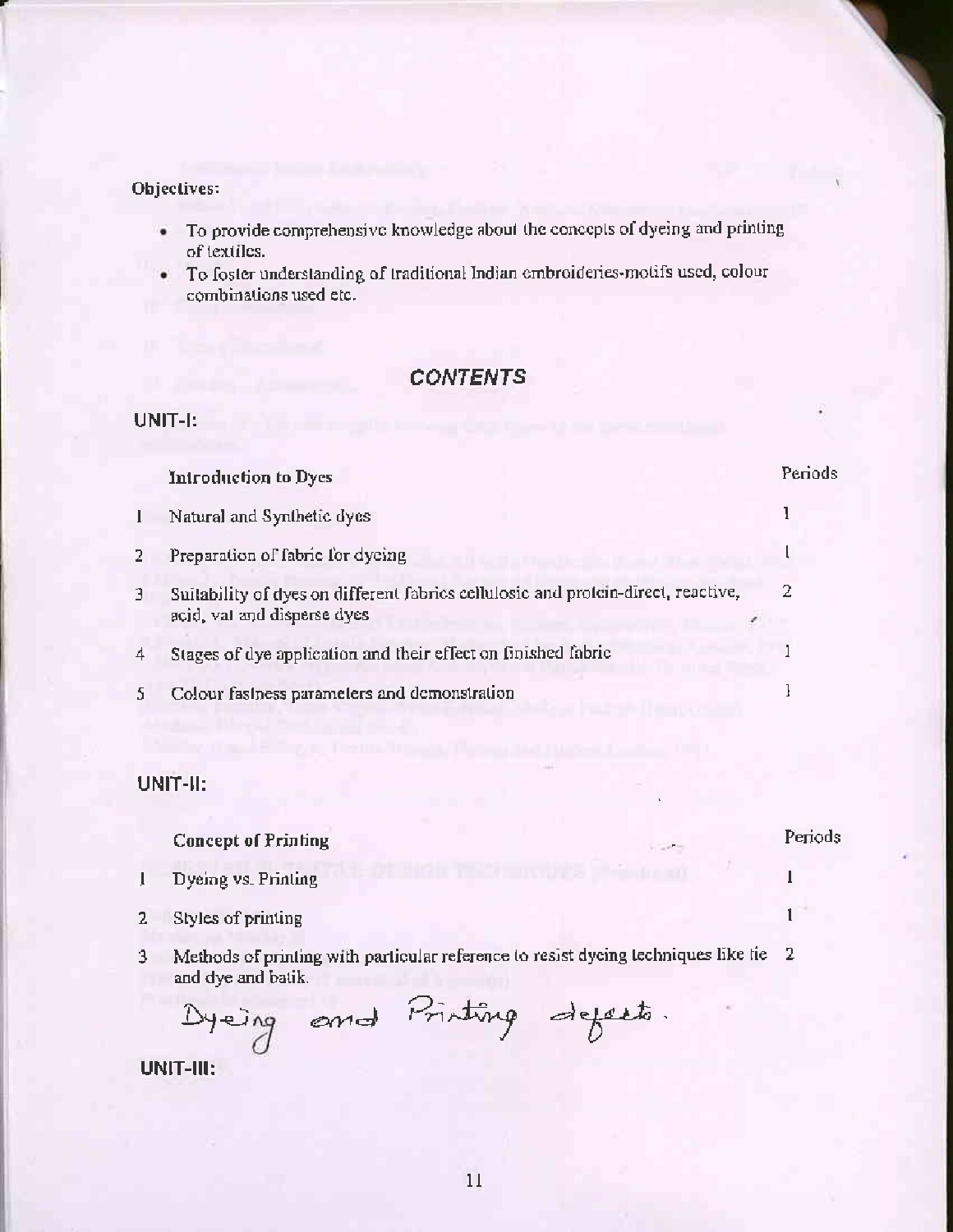### **Traditional Indian Embroidery**

Indian Hand Embroideries: Kantha, Phulkari, Kashida, Mirrorwork (Gujarat),  $\mathbf{I}$  $12$ Chikankari with reference to:

la Motifs

1b Color combination

- Jc. Type of thread used
- Stitches demonstration  $1d$

Preparation of a file with samples showing stitch types of the above traditional embroideries

### Recommended Readings:

I.Chattopadhya, K., Handicrafts of India, All India Handicrafts Board, New Delhi, 1975. 2. Miles, L., Textile Printing, (2<sup>nd</sup> Edition), Society of Dyers and Colourists, England, 1994.

3. Clarke, W., An introduction to Textile Printing, Newnes-Butterworths, Boston, 1977. 4.Storey, J., Manual of Textile Printing, Thames and Hudson publication, London, 1992 5.Shorie, G.P., Vastra Vigyan Ke Mool Sidhant, Vinod Pustak Mandir, Hospital Road, Agra, 2007. (Hindi Book)

6.Verma, Promila., Vastra Vigyan Avam Paridhan, Madhya Pradesh Hindi Granth Akademy, Bhopal, 2003. (Hindi Book)

7. Meller, S and Eiffer, J., Textile Design, Thames and Hudson, London, 1991

### SEMESTER III- TEXTILE DESIGN TECHNIQUES (Practical)

Code No: B-1102 Maximum Marks: 50 Duration of examination: 3 hrs. Practicals per week: 1 (1 practical of 3 periods) Practicals in semester: 12

Objectives:

Periods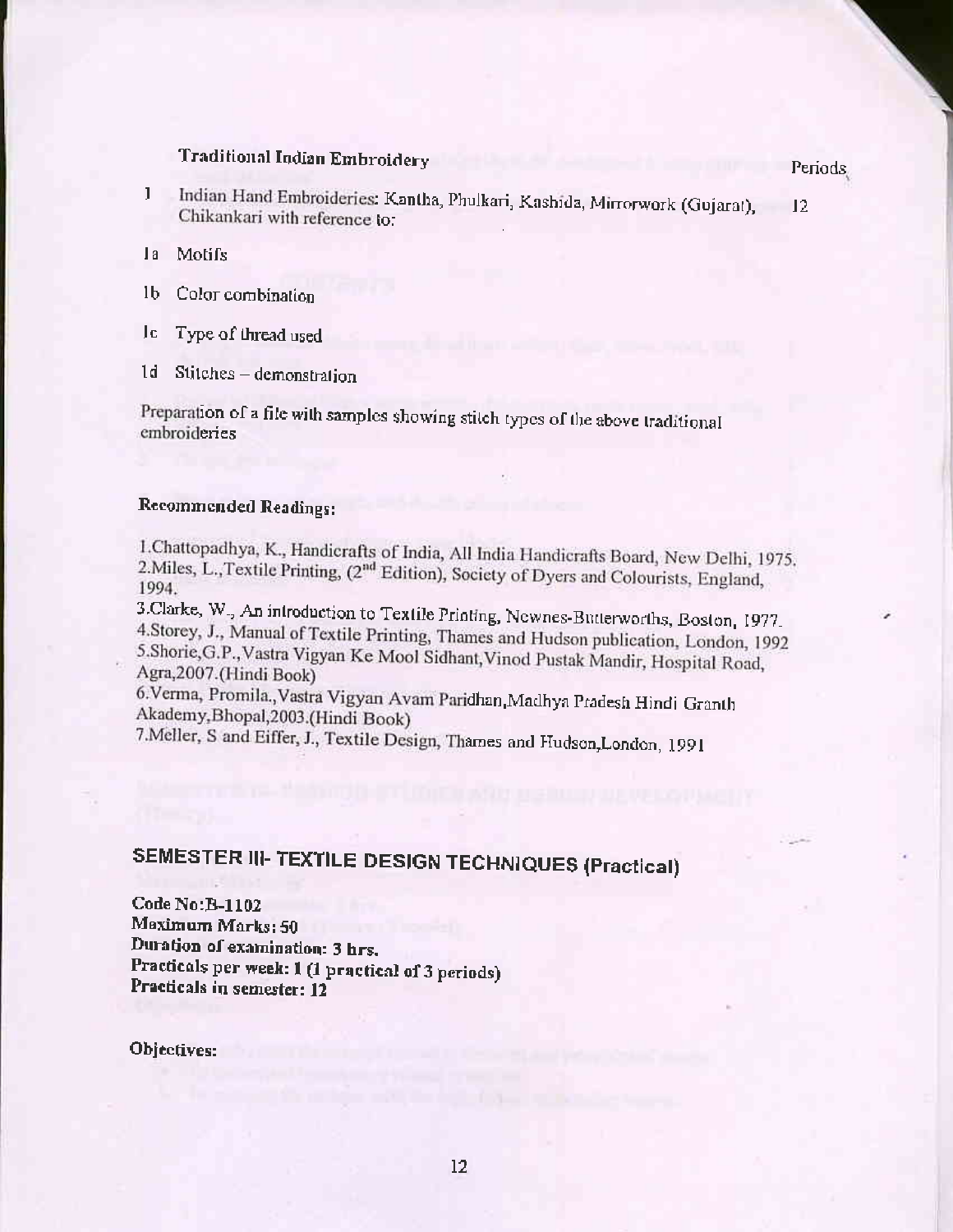- · To provide comprehensive knowledge about the concepts of dyeing, printing and batik of textiles.
- · To inculcate designing ability using combination of above techniques on apparel.

|              | Dyeing of different fabrics using direct dyes- cotton, linen, rayon, wool, silk,<br>chiffon, net, lace.   |    |
|--------------|-----------------------------------------------------------------------------------------------------------|----|
| $\mathbf{2}$ | Dyeing of different fabrics using reactive dyes- cotton, linen, rayon, wool, silk,<br>chiffon, net, lace. |    |
| 3            | Tie and dye technique                                                                                     | 3. |
| 4            | Block printing using single and double coloured blocks                                                    | 2  |
| 5.           | Concept of formation of corners using blocks                                                              |    |
| 6            | Batik technique                                                                                           | 2  |
| 7            | Preparation of an article/garment with any 2 techniques learnt above                                      | 2  |
|              |                                                                                                           |    |

Visit to Crafts Museum and Crafts Fairs.

### SEMESTER IV- FASHION STUDIES AND DESIGN DEVELOPMENT (Theory)

Code No: B-2102 **Maximum Marks: 50** Duration of examination: 2 hrs. Periods per week: 2+1 (Theory+Tutorial) Periods in semester: 25

- To understand the concept related to elements and principles of design.
- To understand terminology related to fashion.
- To acquaint the students with the basic factors influencing fashion.  $\bullet$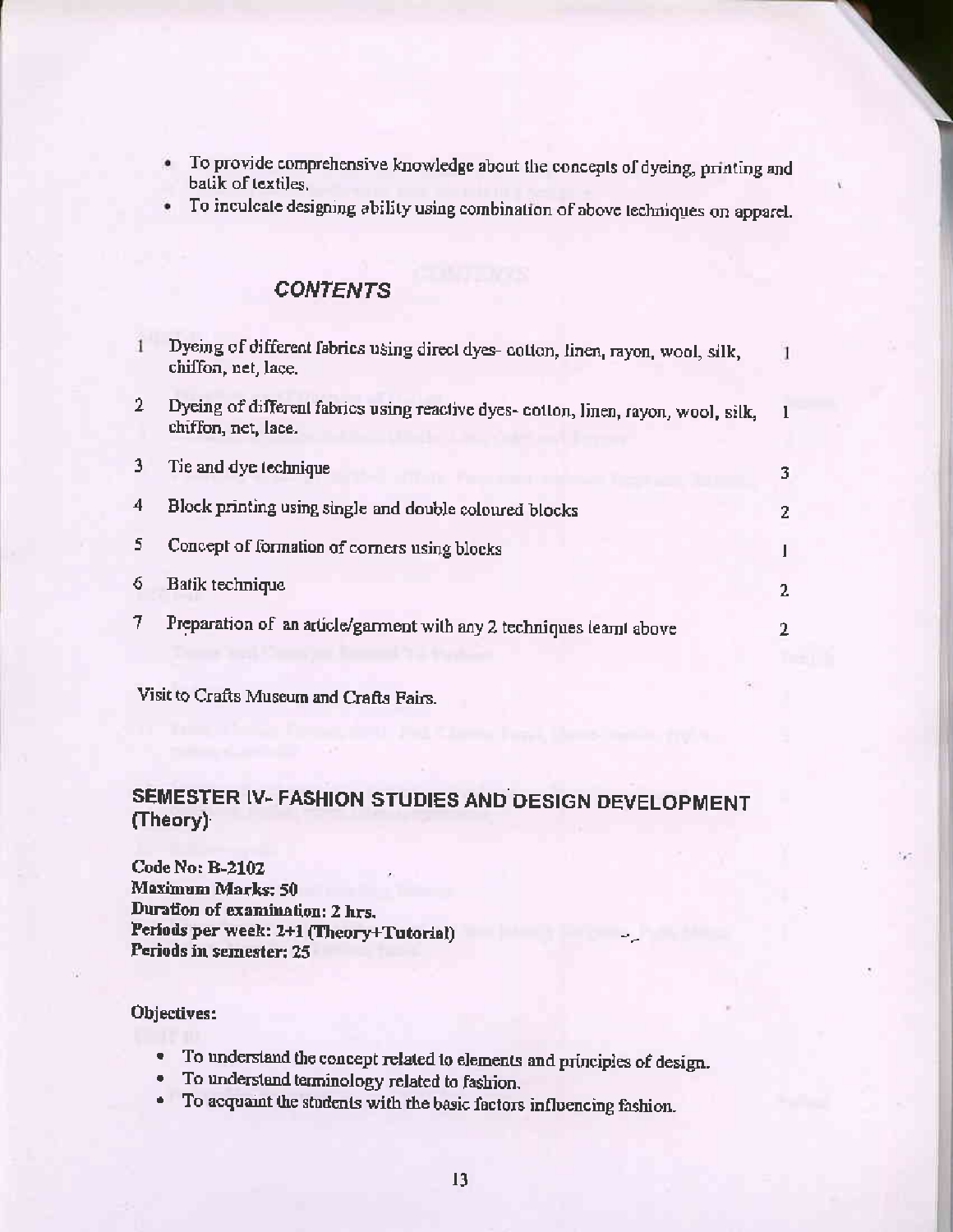- To foster an understanding of international designers and their work. ٠
- To familiarize the students with the role of a designer.  $\sim$

### UNIT-I:

| Elements and Principles of Design                                              | Periods |  |
|--------------------------------------------------------------------------------|---------|--|
| Elements of design and their effects- Line, Color and Texture.                 |         |  |
| Principles of design and their effects- Proportion, Balance, Emphasis, Rhythm, |         |  |
| Harmony                                                                        |         |  |

### UNIT-II:

|                | Terms and Concepts Related To Fushion                                                                                   | Periods |
|----------------|-------------------------------------------------------------------------------------------------------------------------|---------|
| 1              | Fashion:                                                                                                                |         |
| 1a             | Fashion terms: Fashion, Style, Fad, Classic, Trend, Haute-couture, Prêt-a-<br>porter, Knockoff                          | 2       |
| 1 <sub>b</sub> | Inspiration and sources of fashion-printed sources, historic/traditional<br>costumes, media, travel, fabrics, awareness | 2       |
|                | 1c Fashion cycle                                                                                                        |         |
|                | 1d Factors favoring and retarding fashion                                                                               |         |
| $\overline{2}$ | Major fashion centers of the world and their leading designers- Paris, Milan,<br>Tokyo, New York, London, India         |         |

**UNIT III** 

**Design Development** 

### Periods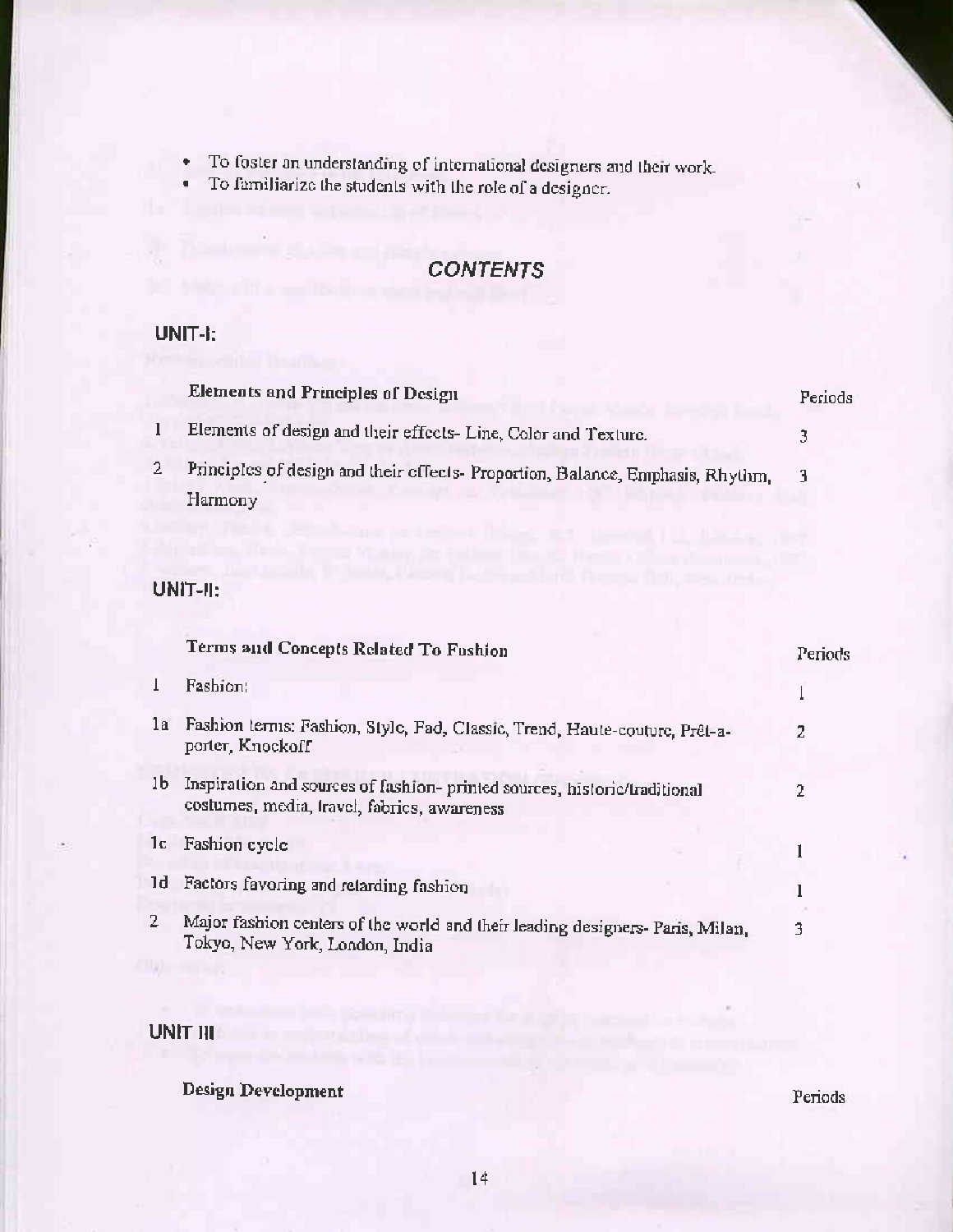Role of a designer in the following:  $\mathbf{1}$ 

| la Fashion forecast and sourcing of fabrics |  |
|---------------------------------------------|--|
| 1b Development of a line and sample garment |  |

2

Ic Making of a specification sheet and cost sheet

### Recommended Readings:

L.Shoric, G.P., Vastra Vigyan Ke Mool Sidhant, Vinod Pustak Mandir, Hospital Road, Agra, 2007. (Hindi Book)

2. Verma, Promila., Vastra Vigyan Avam Paridhan, Madhya Pradesh Hindi Granth Akademy, Bhopal, 2003. (Hindi Book)

3. Frings Gini, Fashion-From Concept to Consumer, (5th Edition), Prentice Hall Publications, 1996

4.Ireland, Patrick , Introduction to Fashion Design, B.T. Batsford Ltd, London, 1992 5. Armstrong, Helen., Pattern Making for Fashion Design, Harper Collins Publishers., 1997. 6. Jarnow, Jand Judelle, B., Inside Fashion Business, Merill Prentice Hall, New Jersey, 1987

### SEMESTER IV- FASHION ILLUSTRATION (Practical)

Code No: B-2102 **Maximum Marks: 50** Duration of examination: 3 hrs. Practicals per week: 1 (I practical of 3 periods) Practicals in semester: 12

### Objectives:

**Contract Contract Contract** 

- To understand basic sketching technique for draping garments on a croqui.
- To foster an understanding of colour and using various mediums to match textures.
- To equip the students with the know-how about the technique of rendering.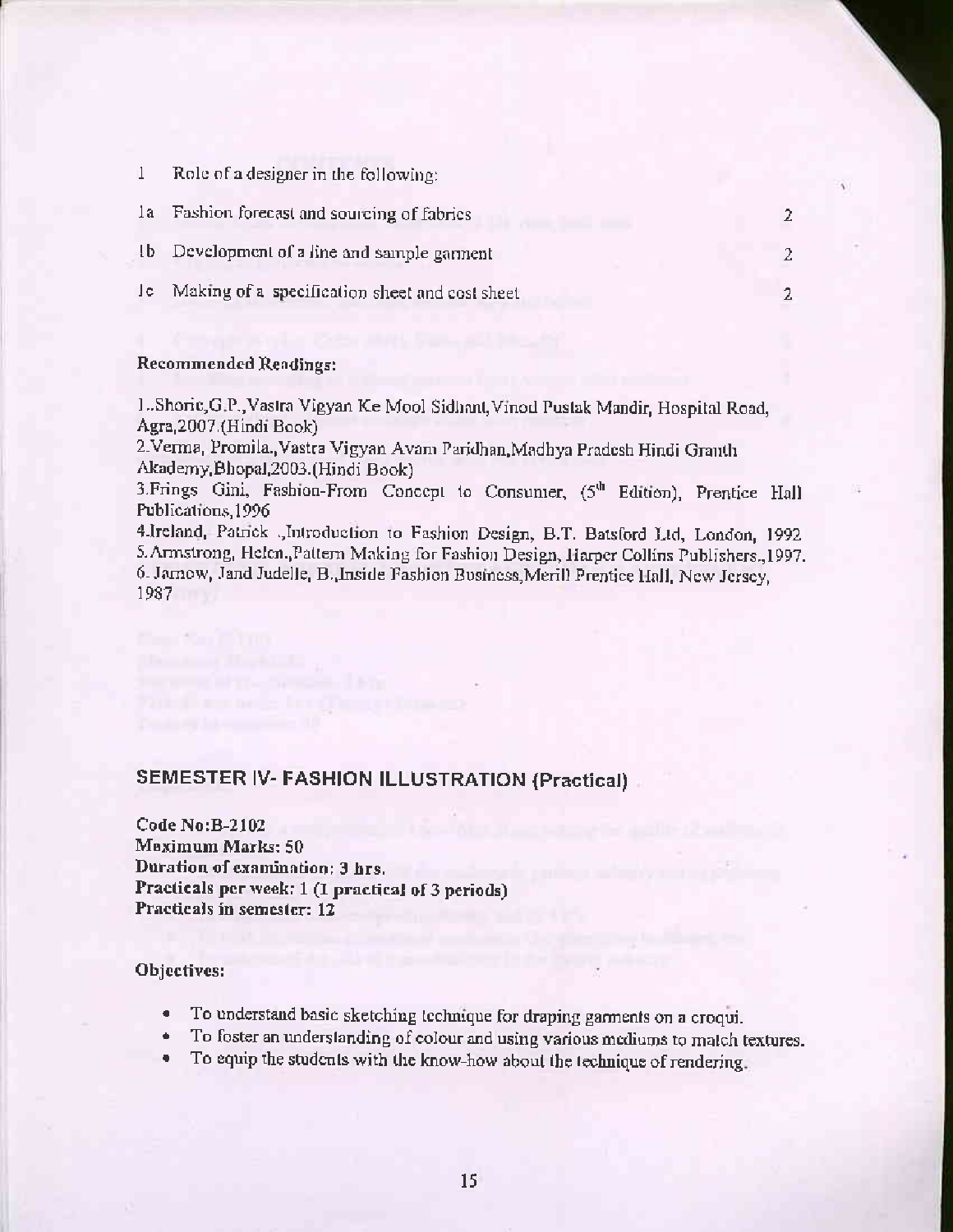|                                                                 | Muscle figure development -front view, 3 1/4 view, back view         |    |
|-----------------------------------------------------------------|----------------------------------------------------------------------|----|
| $\mathbf{2}^{\prime}$                                           | Draping of garments on croqui                                        | 2. |
| 3.                                                              | Different silhouettes: necklines, sleeves, tops and collars          |    |
| 4                                                               | Concepts of color: Color wheel, Value and Intensity                  | 2. |
| 5.                                                              | Matching according to different textures using various color mediums |    |
| 6.                                                              | Full rendering of dresses on croqui along with swatches              | 4  |
| Preparation of a portfolio of any 3 themes with one sketch each |                                                                      |    |

### SEMESTER V- APPAREL INDUSTRY AND QUALITY ASSESSMENT (Theory)

Code No: C-1102 **Maximum Marks: 50** Duration of examination: 2 hrs. Periods per week: 2+1 (Theory+Tutorial) Periods in semester: 25

- To provide a comprehensive knowledge about judging the quality of readymade  $\bullet$  . garments.
- To acquaint the students with the readymade garment industry and its problems  $\bullet$ and prospects.
- To understand the concept of marketing and its 4 P's.
- To work on various promotional campaigns like advertising brochures, etc.
- To understand the role of a merchandiser in the apparel industry. ٠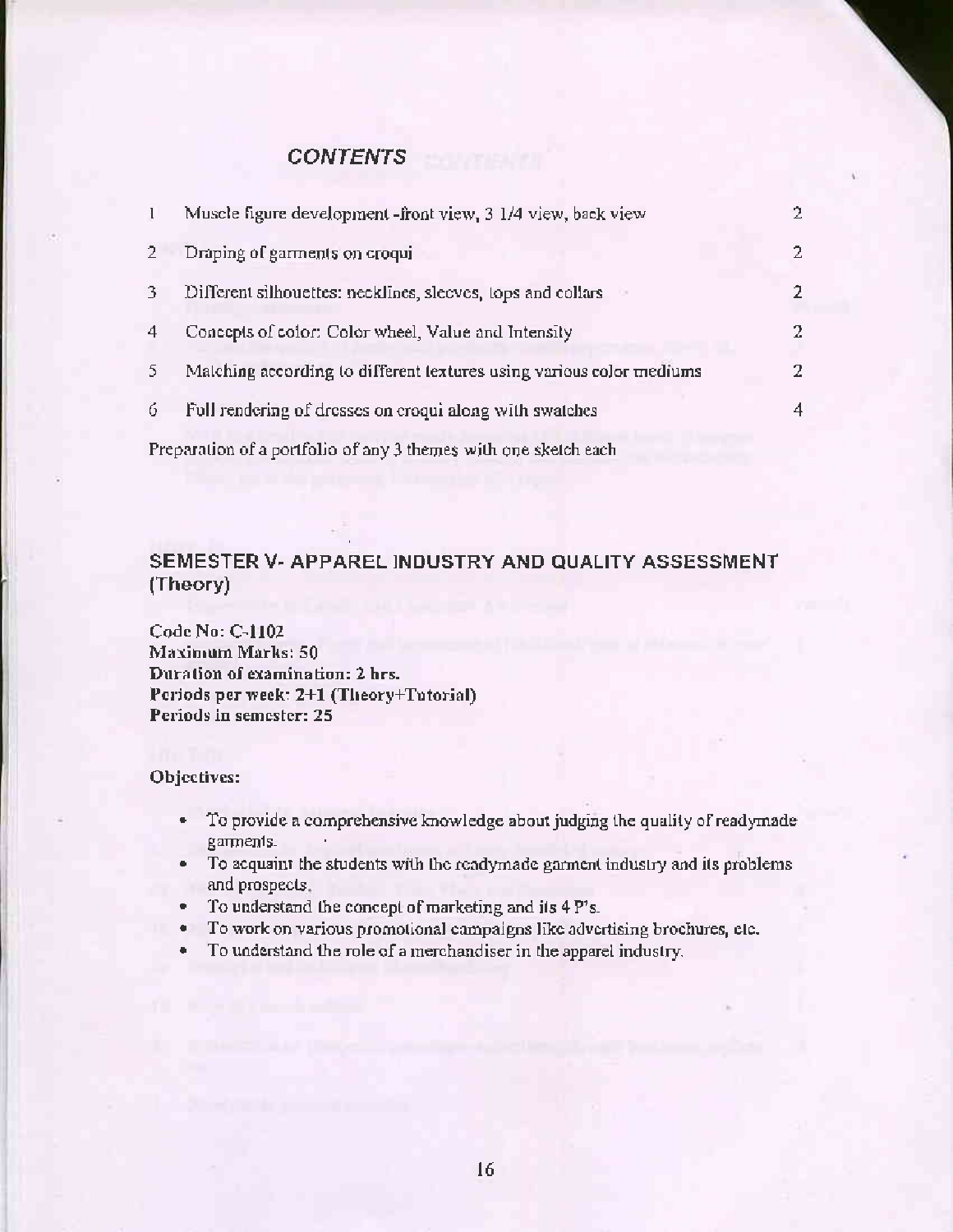### UNIT-I

|   | Quality Assessment                                                                                                                                                                                                        | Periods |
|---|---------------------------------------------------------------------------------------------------------------------------------------------------------------------------------------------------------------------------|---------|
| 1 | Judging the quality of readymade garments: overall appearance, fabric, fit,<br>workmanship, price                                                                                                                         | 3       |
| 2 | Project work:                                                                                                                                                                                                             | 2       |
|   | Visit to a retail outlet for readymade garments of 3 different levels (Designer<br>outlets, middle class outlets, ordinary outlets) and compare the workmanship,<br>fabric, etc of the garments. Presentation of a report |         |
|   | UNIT-II:                                                                                                                                                                                                                  |         |
|   | Importance of Labels and Consumer Awareness                                                                                                                                                                               | Periods |
|   | Garment Labels: Types and importance of labels with special reference to care<br>labels                                                                                                                                   | 2       |
|   | $UNIT-III:$                                                                                                                                                                                                               |         |

|     | Marketing In Apparel Industry                                                      | Periods |
|-----|------------------------------------------------------------------------------------|---------|
|     | Introduction to Apparel marketing and merchandising concepts                       |         |
| l a | 4Ps of Marketing- Product, Price, Place and Promotion                              | 4       |
| ТÞ  | Market Segmentation-Target group and Demographics                                  |         |
| c   | Principles and techniques of merchandising                                         |         |
| Įd. | Role of a merchandiser                                                             |         |
| 2   | Introduction to promotion campaigns-Advertising through brochures, leaflets<br>etc |         |

Readymade garment industry:  $\mathfrak{Z}$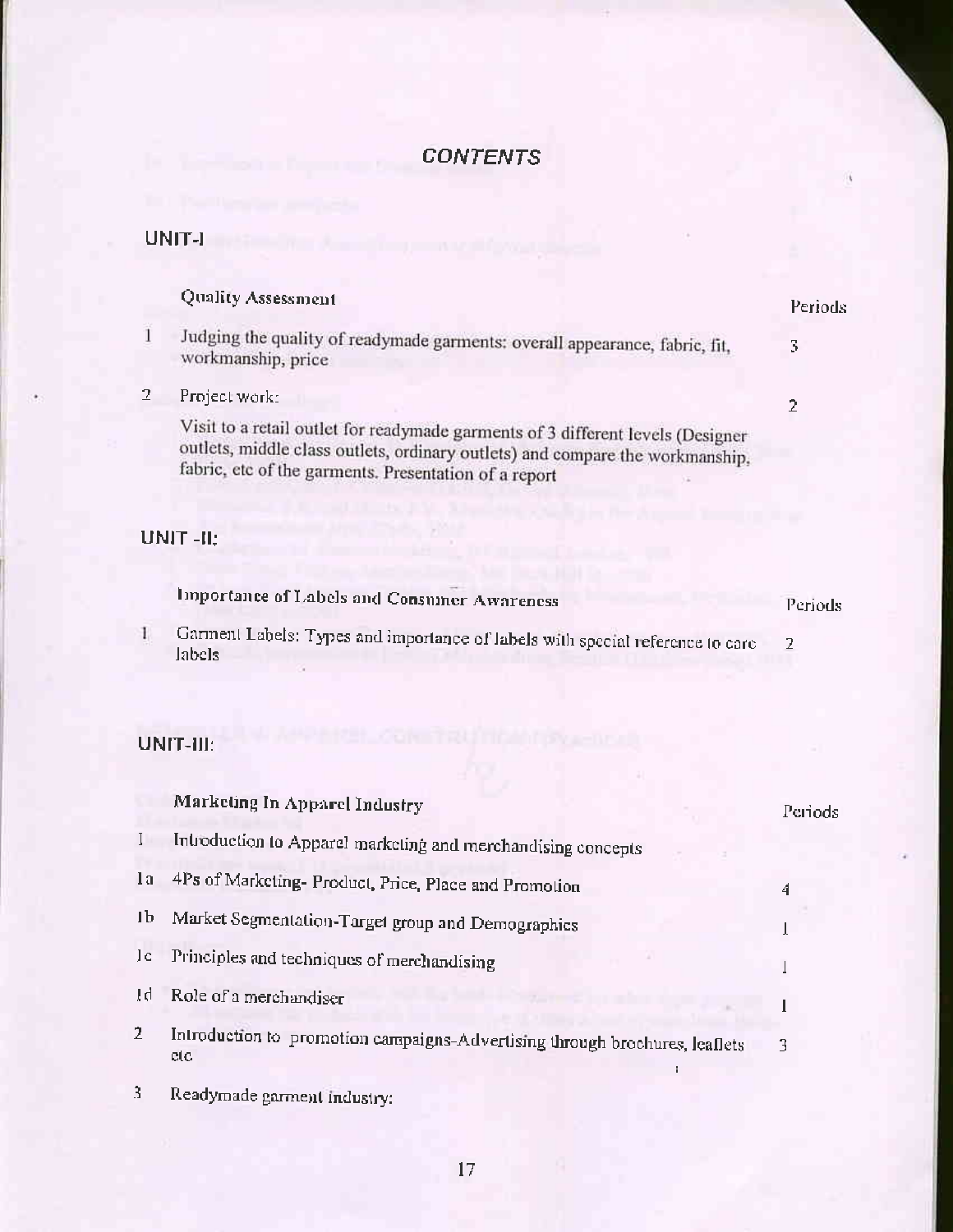| 3a | Importance in Export and Domestic sector                  |  |
|----|-----------------------------------------------------------|--|
|    | 3b Problems and prospects                                 |  |
| 4  | Apparel Retailing: A brief overview of different channels |  |
|    |                                                           |  |

**Visits** 

- $\blacksquare$ Visit to Garment export house and fabrication unit
- Attending relevant seminars ٠

### **Recommended Readings:**

- 1. Kotler, P and Armstrong, G., Principles of Marketing, Prentice Hall of India, New Delhi, 1999.
- 2. Fritz, A and Cant, J., Consumer Textiles, Oxford University Press
- 3. Bharadwaj, S.K. and Mehta, P.V., Managing Quality in the Apparel Industry, New Age International, New FDelhi, 1998.
- 4. Constantino, M, Fashion Marketing, BT Batsford, London, 1998
- 5. Stone, Elaine, Fashion Merchandising, Mc Graw Hill Inc, 1985
- 6. Jackson, Tim, Mastering Fashion and Merchandising Management, Mc Millan Press, London, 2001
- 7. Diamond, E., Fashion Retailing a Multichannel Approach, Prentice Hall, 2005
- 8. Grace, E, Introduction to Fashion Merchandising, Prentice Hall, New Jersey, 1978

### SEMESTER V- APPAREL CONSTRUTION-I (Practical)

**Code No:C-1102 Maximum Marks: 50** Duration of examination: 3 hrs. Practicals per week: 1 (1 practical of 3 periods) Practicals in semester: 12

- To familiarize the students with the basic blocks used for adult upper garment.  $\bullet$
- To acquaint the students with the technique of construction of some basic Indian  $\bullet$ women's apparel.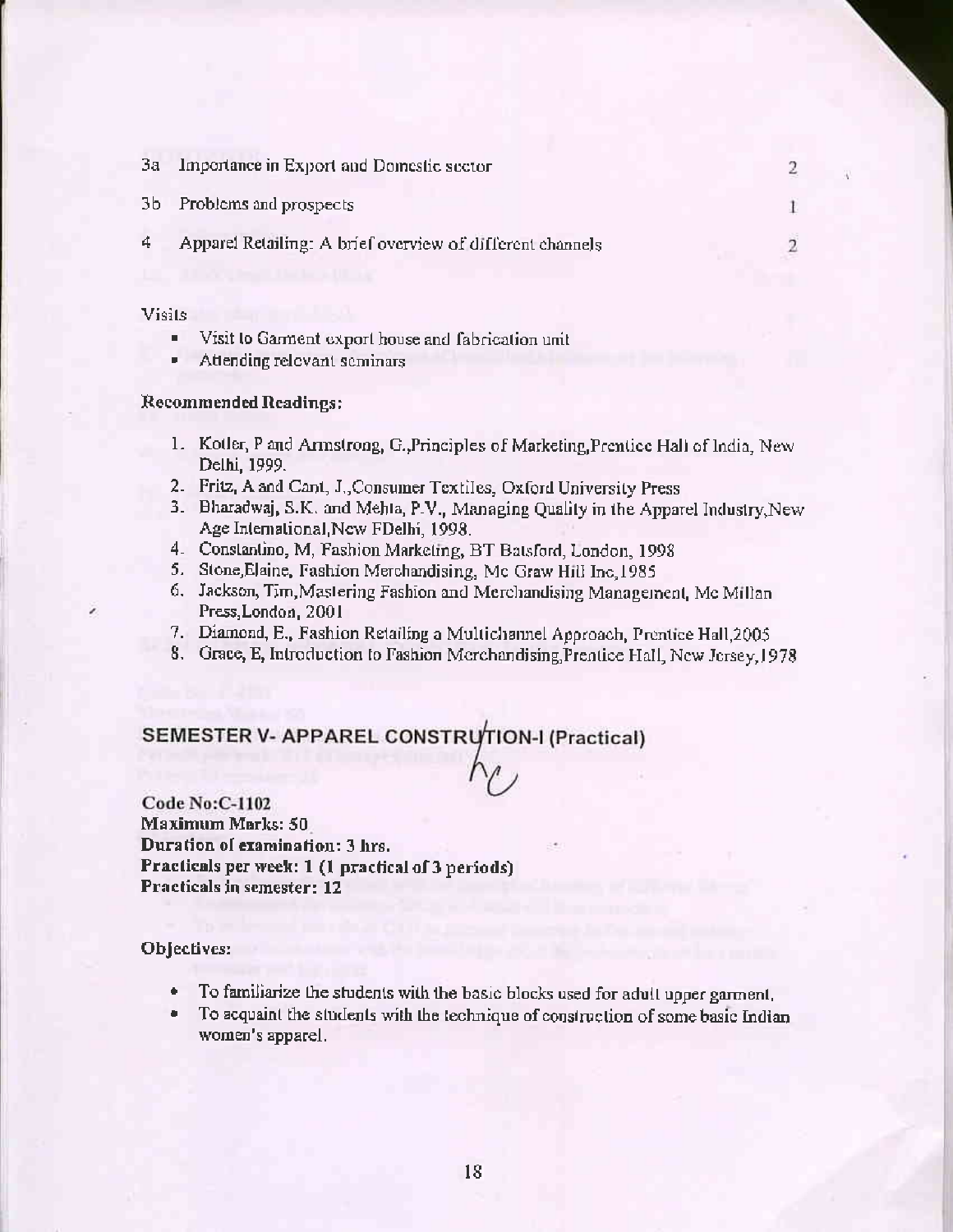|    | Pattern making:                                                                          |    |
|----|------------------------------------------------------------------------------------------|----|
| lа | Adult's basic bodice block                                                               |    |
| 16 | Basic adult sleeve block                                                                 |    |
| 2  | Garment construction: Adaptation of basic blocks to construct the following<br>garments: | 10 |
| 2a | Saree blouse                                                                             |    |

Kameez: simple and designer  $2<sub>b</sub>$ 

### $2<sub>c</sub>$ Salwar / Churidar

### SEMESTER VI- APPAREL CONSTRUCTION (Theory)

Code No: C-2102 **Maximum Marks: 50** Duration of examination: 2 hrs. Periods per week: 2+1 (Theory+Tutorial) Periods in semester: 25

- To familiarize the students with the concept of handling of different fabrics.  $\bullet$
- · To understand the common fitting problems and their correction.
- To understand the role of CAD in garment designing in the apparel industry.  $\bullet$
- To equip the students with the knowledge about the problems faced by a textile consumer and his rights.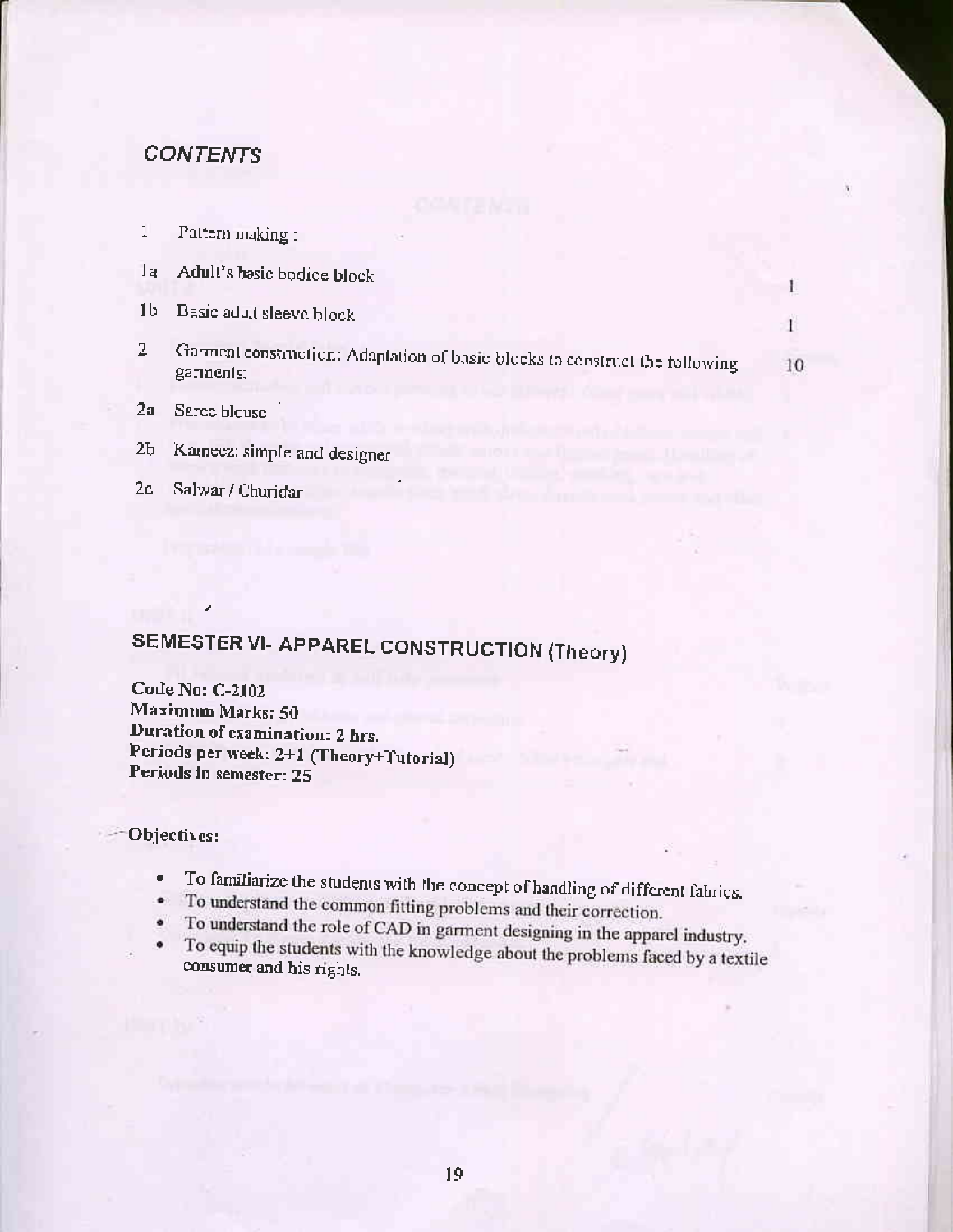### UNIT-I

### **Handling Special fabrics**

- Fabric estimation and Layout planning as per different fabric types and widths  $\mathbf{1}$  $\overline{2}$
- Precautions to be taken while working with different kind of fabrics: sheers and 4  $\mathbf{2}$ lace, silk & crepe, velvets, wool, plaids, stripes and figured prints. Handling of fabrics with reference to designing, marking, cutting, stitching, care and maintenance, shrinkage, needle sizes, stitch sizes, threads used, scams and other special considerations.

Preparation of a sample file

### UNIT II

| Fit related problems & Self help garments                                            | Periods |
|--------------------------------------------------------------------------------------|---------|
| Common fitting problems and pattern correction                                       |         |
| Self-help garments: garments for special needs, basic principles and<br>requirements |         |

### **UNIT III**

| Rights and Responsibilities of Textile Consumer | Periods |
|-------------------------------------------------|---------|
| Consumer Problems, Rights and Responsibilities  |         |

### **UNIT IV**

Introduction to Internet & Computer Aided Designing

Periods

Periods

Letailing